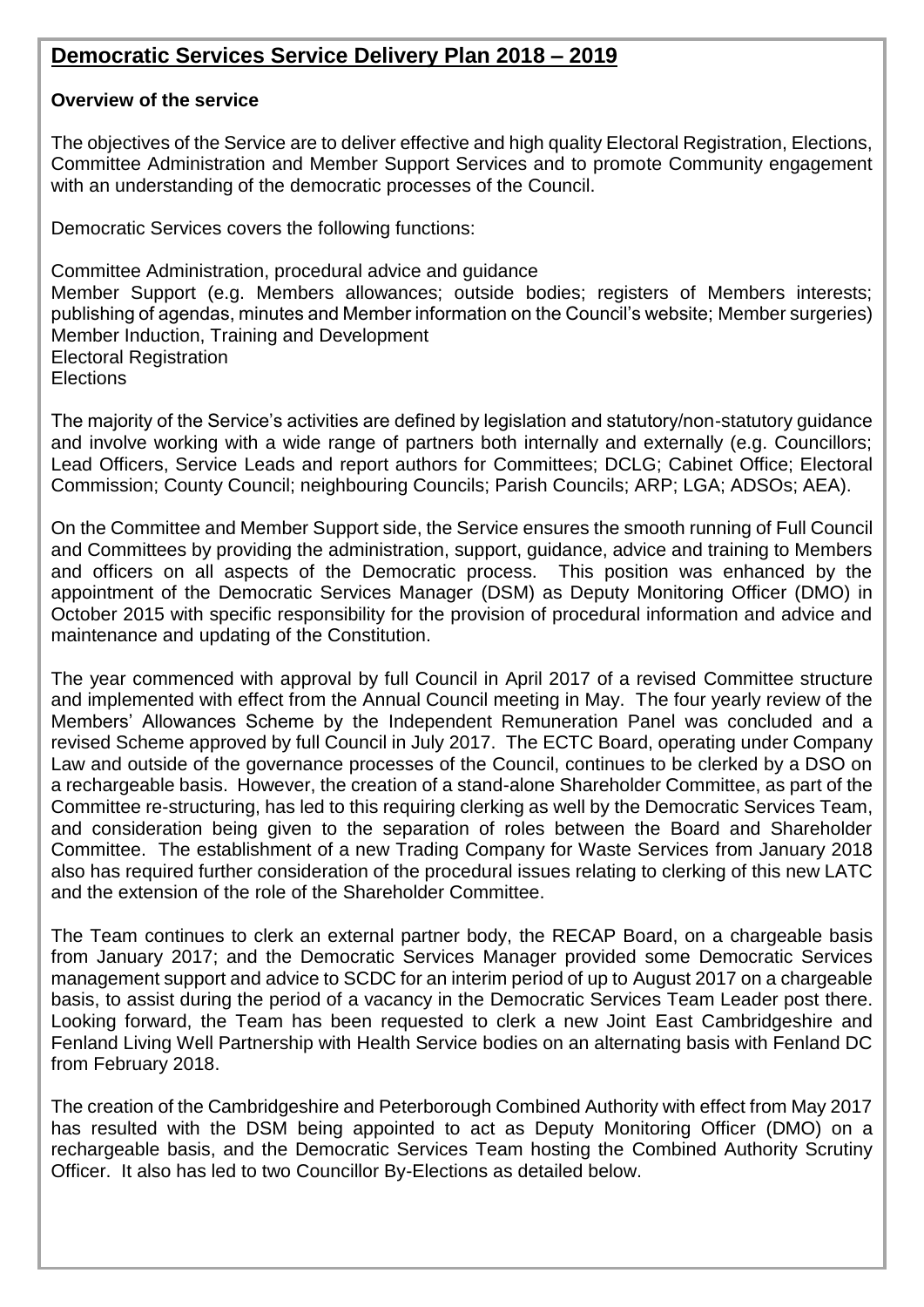On the Electoral Registration side, the Team continues to implement, consolidate, monitor and review all of the processes and systems relating to Individual Electoral Registration (IER). Central Government, via the Cabinet Office, has given a commitment to fully funding the additional costs of IER during the life of this parliament. As in previous years, the Cabinet Office provided each Local Authority with a 2017/18 grant payment to cover the additional costs of IER.

On the Elections side, the Team conducted both the County Council and Combined Authority Mayoral elections on 4 May 2017 and the snap General Election on 8 June 2017. In addition, 2 District By-Elections were held on 22 June and 7 September, due to the election of former Councillor and Leader of the Council, James Palmer, as Mayor of the Combined Authority and the resignation of former Councillor Tom Hunt due to his appointment to a senior post within the Combined Authority. Currently, there are no Elections scheduled for 2018.

Looking forward, a Community Governance Review (CGR) and a Polling Districts, Polling Places and Polling Stations Review (PDR) have been commenced in February 2018, to address issues arising from the two reviews by the Local Government Boundary Commission for England (LGBCE) of the electoral arrangements for the County and District, and/or identified by Elections staff, Ward Councillors or Parish Councils. The timetable has been drafted in order that the required processes can be carried out to enable any changes to be incorporated into the December 2018 Register of Electors ready for the next District and Parish Council elections in May 2019.

### **Cost of service**

The cost to run the service in 2018/19 totals £573,639 per annum, including staffing costs. This is broken down as follows:

Members' & Committee Support £492,624 Electoral Services **£76,969** 

Key areas of expenditure in these Budgets are:

| <b>Members Allowances</b>     | £252,700 |
|-------------------------------|----------|
| <b>Member Training</b>        | £3,500   |
| <b>Members ICT</b>            | £6,000   |
| <b>Electoral Registration</b> | £54,469  |
| <b>Elections</b>              | £22,500  |
|                               |          |

The costs of external elections are recharged to the relevant body. The sum of £22,500 is put into an Election Reserve each year towards the cost of District Council Elections which take place every 4 years. Any District Council By-Election is an additional cost to this Council.

### **Staffing information**

The Service comprises 6 staff as follows:

Democratic Services Manager & Deputy Monitoring Officer (DSM & DMO) 2 Democratic Services Officers (DSOs) Democratic Services Support Officer (FTE during Canvass and Elections periods & 30 hours per week outside of these periods) Electoral Services Team Leader Electoral Services Officer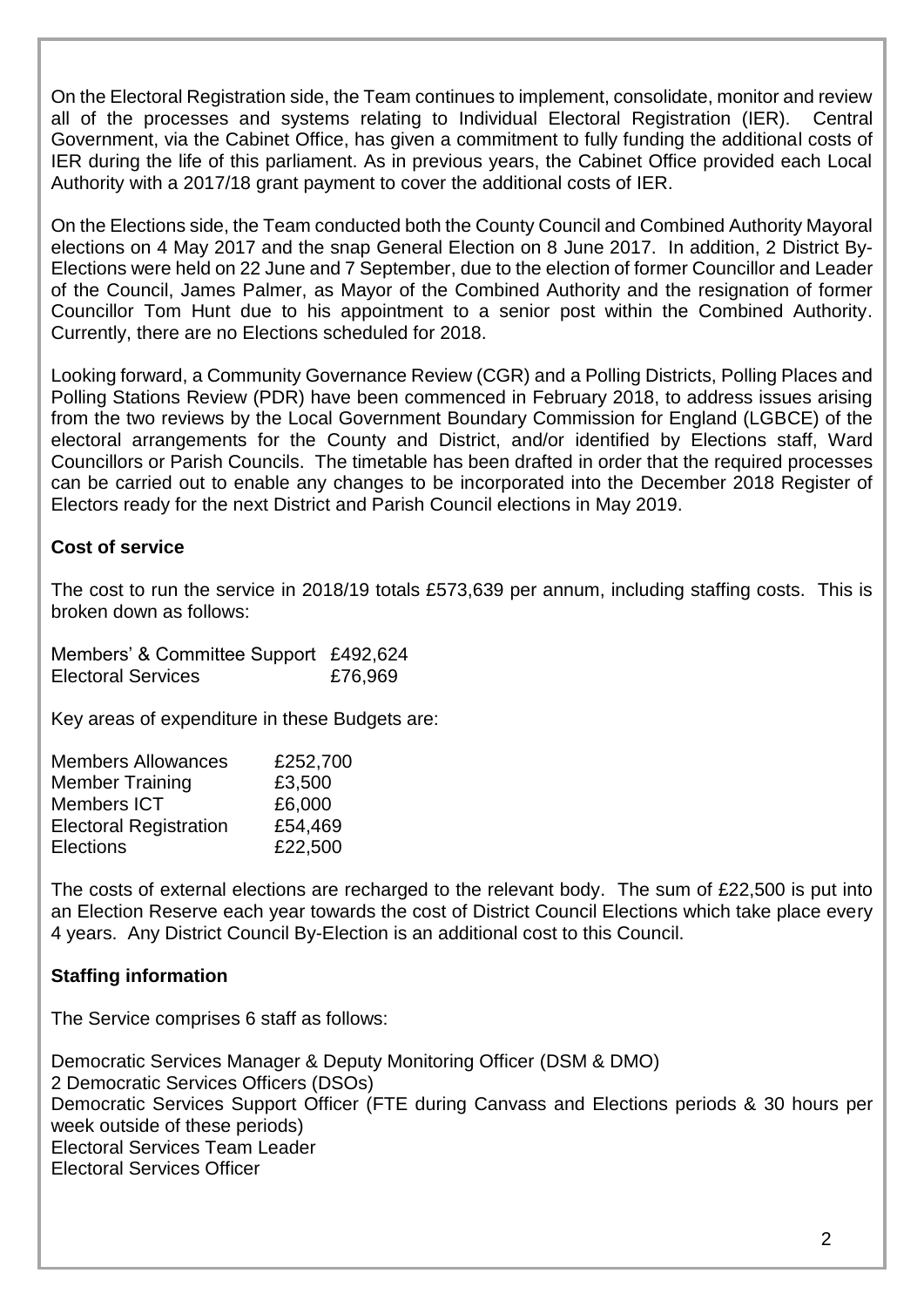| <b>Proposed</b><br>date of<br>decision | <b>Item</b>                                                                                                                                     | <b>Service Area</b>           | <b>Service</b><br><b>Delivery</b><br>Champion | <b>Committee</b>                                                                                                   |
|----------------------------------------|-------------------------------------------------------------------------------------------------------------------------------------------------|-------------------------------|-----------------------------------------------|--------------------------------------------------------------------------------------------------------------------|
| February 2018<br>to July 2018          | Conducting of<br><b>CGR/PDR</b>                                                                                                                 | Democratic<br><b>Services</b> | Councillor<br><b>Stuart Smith</b>             | <b>Full Council 22</b><br>February 2018,<br>Full Council 19<br>April 2018 &<br>Full Council 12<br><b>July 2018</b> |
| May 2018<br>onwards                    | Ongoing<br>delivery of<br>Member<br>Training,<br>Development<br>and Member<br>Seminar<br>Programme                                              | Democratic<br><b>Services</b> | Councillor<br><b>Stuart Smith</b>             |                                                                                                                    |
| August to 1<br>December<br>2018        | Publish<br>Register of<br>Electors based<br>on IER<br>Canvass                                                                                   | Democratic<br><b>Services</b> | Councillor<br><b>Stuart Smith</b>             |                                                                                                                    |
| Winter 2018 to<br>May 2019             | Preparations<br>for District and<br><b>Parish Council</b><br>Elections in<br>May 2019 and<br>new Member<br>Induction &<br>Training<br>Programme | Democratic<br><b>Services</b> | Councillor<br><b>Stuart Smith</b>             |                                                                                                                    |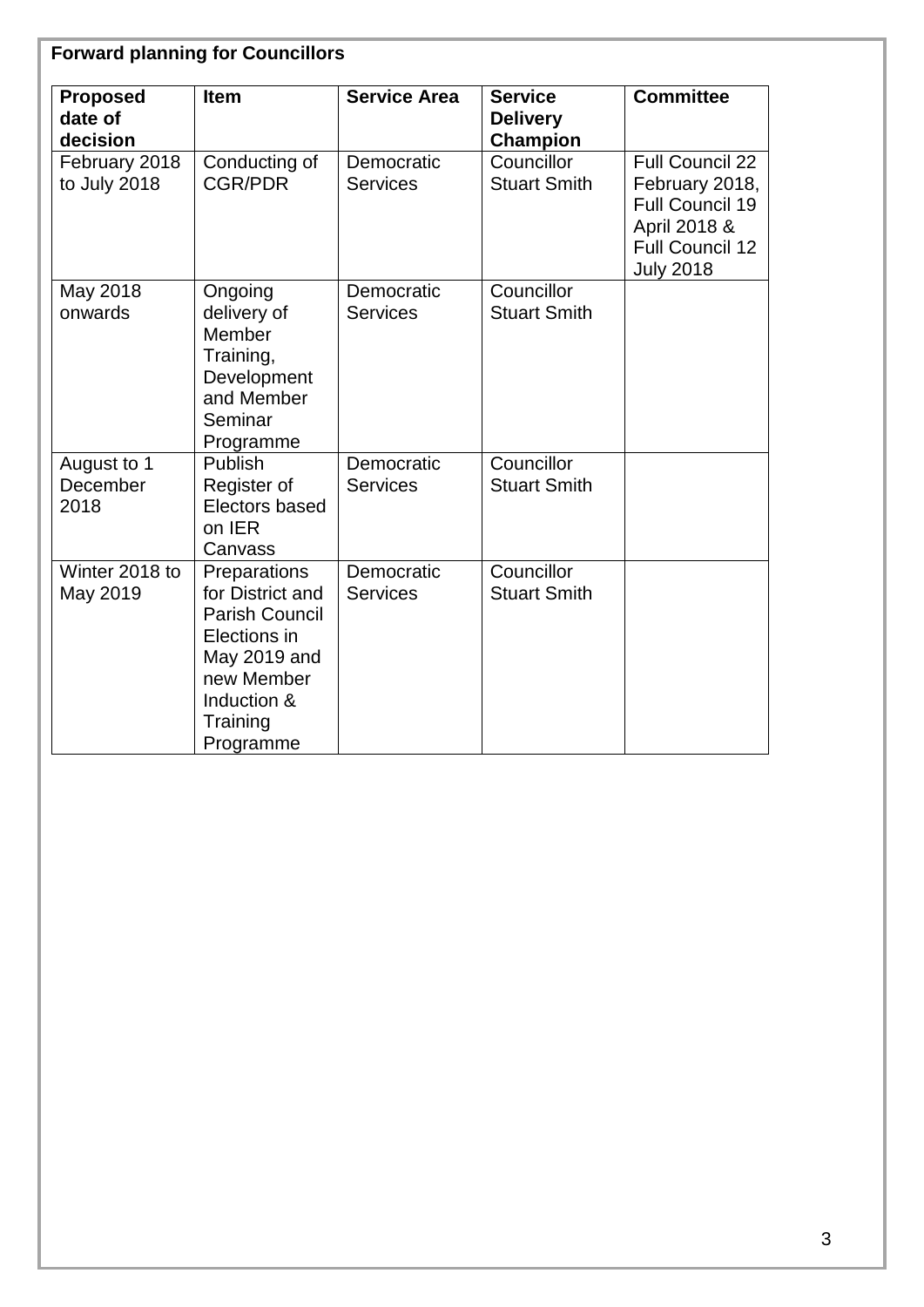

4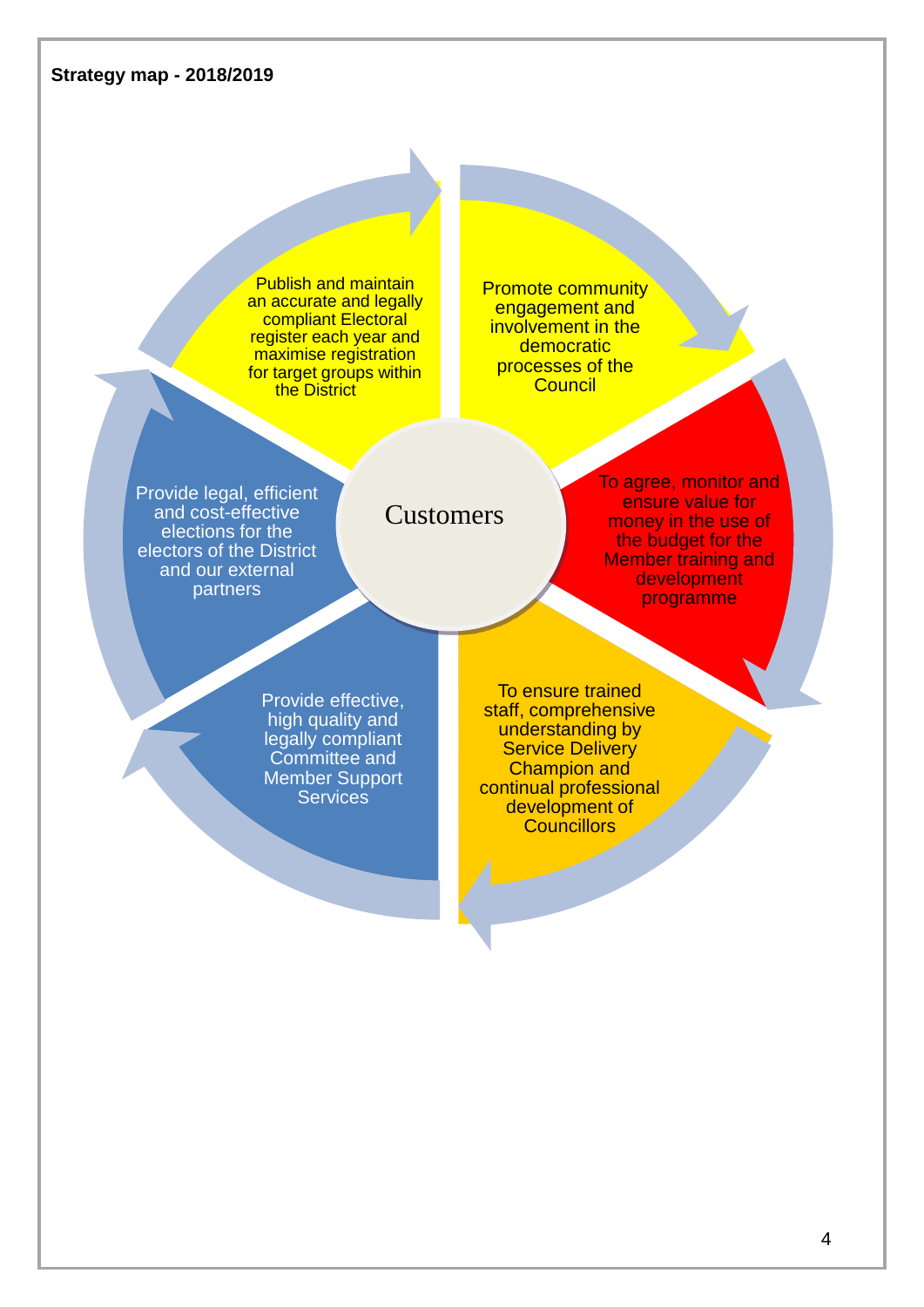| <b>Owner and co-owners</b>                             |
|--------------------------------------------------------|
| Democratic Services Manager                            |
| Democratic Services Manager                            |
| Democratic Services Manager                            |
| Democratic Services Manager/Joan Cox<br>es Team Leader |

| <b>Performance</b><br><b>Measure</b>                                                                                                                              | <b>Link to</b><br>Corporate<br><b>Plan Priority</b>      | <b>Target</b><br>and reporting timescale (i.e. 6 monthly or<br>annually)                                                                                                                                                                               | <b>Baseline from</b><br>previous<br>year/output from<br>previous year | <b>Owner and co-owners</b>                                                                 |
|-------------------------------------------------------------------------------------------------------------------------------------------------------------------|----------------------------------------------------------|--------------------------------------------------------------------------------------------------------------------------------------------------------------------------------------------------------------------------------------------------------|-----------------------------------------------------------------------|--------------------------------------------------------------------------------------------|
| Provide<br>effective, high<br>quality and<br><b>legally</b>                                                                                                       | Delivering a<br>financially sound<br>and well<br>managed | Publish Agenda for Council/Committees, etc, within 5 working<br>days of a meeting (statutory)<br>100% published                                                                                                                                        | 100%                                                                  | <b>Tracy Couper Democratic Services Manager</b>                                            |
| compliant<br><b>Committee and</b><br><b>Member</b><br><b>Support</b><br><b>Services</b>                                                                           | Council                                                  | Publish decision lists for Council/Committees, etc, within 3<br>working days of a meeting<br>95% published                                                                                                                                             | 97.4%                                                                 | <b>Tracy Couper Democratic Services Manager</b>                                            |
|                                                                                                                                                                   |                                                          | Publish draft Minutes for Council/Committees, etc, within 14<br>days of a meeting<br>85% published                                                                                                                                                     | 94.6%                                                                 | <b>Tracy Couper Democratic Services Manager</b>                                            |
| Provide legal,<br>efficient and<br>cost-effective<br><b>Elections for the</b><br><b>Electors of the</b><br><b>District and our</b><br>external<br><b>partners</b> |                                                          | Review customer feedback forms/information from Election<br>and resolve, as far as practicable, issues by commencement of<br>next Election period<br>95% of all customer feedback actioned (where possible) by<br>commencement of next Election period | 100%                                                                  | Tracy Couper Democratic Services Manager/Joan Cox<br><b>Electoral Services Team Leader</b> |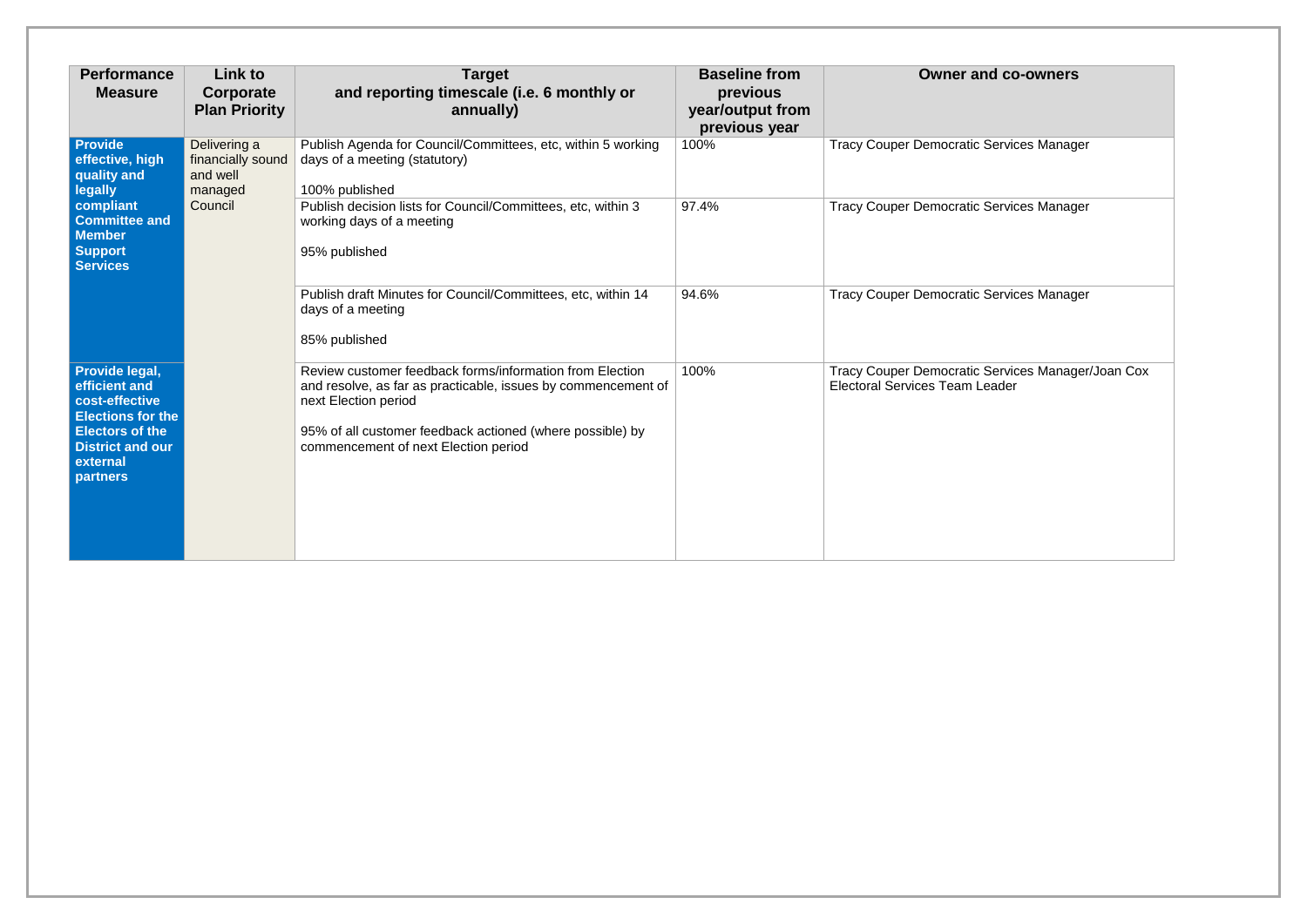| <b>Publish and</b>                                                                                                                        |                                                                  |                                                                                                                                                                                                                                                                                                                                                    |                                                                                                                                                                                                    |                                                                                            |
|-------------------------------------------------------------------------------------------------------------------------------------------|------------------------------------------------------------------|----------------------------------------------------------------------------------------------------------------------------------------------------------------------------------------------------------------------------------------------------------------------------------------------------------------------------------------------------|----------------------------------------------------------------------------------------------------------------------------------------------------------------------------------------------------|--------------------------------------------------------------------------------------------|
| maintain an<br>accurate and<br><b>legally</b><br>compliant                                                                                | Delivering a<br>financially sound<br>and well<br>managed Council | To publish and maintain an accurate and legally compliant<br>Electoral register each year and maximise registration for<br>target groups within the District in order to achieve at least an<br>90% registration rate                                                                                                                              | 93.72% registration                                                                                                                                                                                | Tracy Couper Democratic Services Manager/Joan Cox<br><b>Electoral Services Team Leader</b> |
| <b>Electoral</b><br>register each<br>year and<br>maximise<br>registration for<br>target groups<br>within the<br><b>District</b>           |                                                                  | Electors registering electronically via Government portal, etc<br>At least 12,000 to be registered                                                                                                                                                                                                                                                 | 12,174 registered                                                                                                                                                                                  | Tracy Couper Democratic Services Manager/Joan Cox<br><b>Electoral Services Team Leader</b> |
| <b>Promote</b><br><b>community</b><br>engagement<br>and<br>involvement in<br>the Democratic<br>processes of<br>the Council                | Delivering a<br>financially sound<br>and well<br>managed Council | Publication of Agendas on website on day of despatch<br>98% to be published                                                                                                                                                                                                                                                                        | 94.9%<br>IT systems failure for over a<br>2 week period in<br>September led to a delay in<br>publication of Agendas,<br>usually with agendas<br>published on website on the<br>day after despatch. | <b>Tracy Couper Democratic Services Manager</b>                                            |
| <b>To ensure</b><br>trained staff,<br>comprehensive<br>understanding<br>by Service<br><b>Delivery</b><br><b>Champion and</b><br>continual | Delivering a<br>financially sound<br>and well<br>managed Council | To ensure that all staff appraisals are completed annually and<br>within the time frame set by HR<br>100% appraisals completed on time                                                                                                                                                                                                             | 100%                                                                                                                                                                                               | Tracy Couper Democratic Services Manager/Joan Cox<br><b>Electoral Services Team Leader</b> |
| professional<br>development of<br><b>Councillors</b>                                                                                      |                                                                  | To include Service Delivery Champion in all aspects of the<br>day to day running of the Democratic Services Team to<br>promote transparency and good partnership working and meet<br>on a quarterly basis<br>4 meetings arranged                                                                                                                   | 3                                                                                                                                                                                                  | <b>Tracy Couper Democratic Services Manager</b>                                            |
|                                                                                                                                           |                                                                  | To prepare, agree and implement a Programme of Member<br>Seminar, Training and Development sessions, to provide<br>Members with the required knowledge and skills to effectively<br>perform their role as a District Councillor<br>6 sessions to be arranged at the request of Officers and<br>Members as part of the Member Development Programme | 5                                                                                                                                                                                                  | <b>Tracy Couper Democratic Services Manager</b>                                            |

| Services Manager/Joan Cox<br>Services Manager/Joan Cox<br>Services Manager<br>Services Manager/Joan Cox<br>Services Manager<br>Services Manager |       |  |
|-------------------------------------------------------------------------------------------------------------------------------------------------|-------|--|
|                                                                                                                                                 | eader |  |
|                                                                                                                                                 | eader |  |
|                                                                                                                                                 |       |  |
|                                                                                                                                                 | eader |  |
|                                                                                                                                                 |       |  |
|                                                                                                                                                 |       |  |